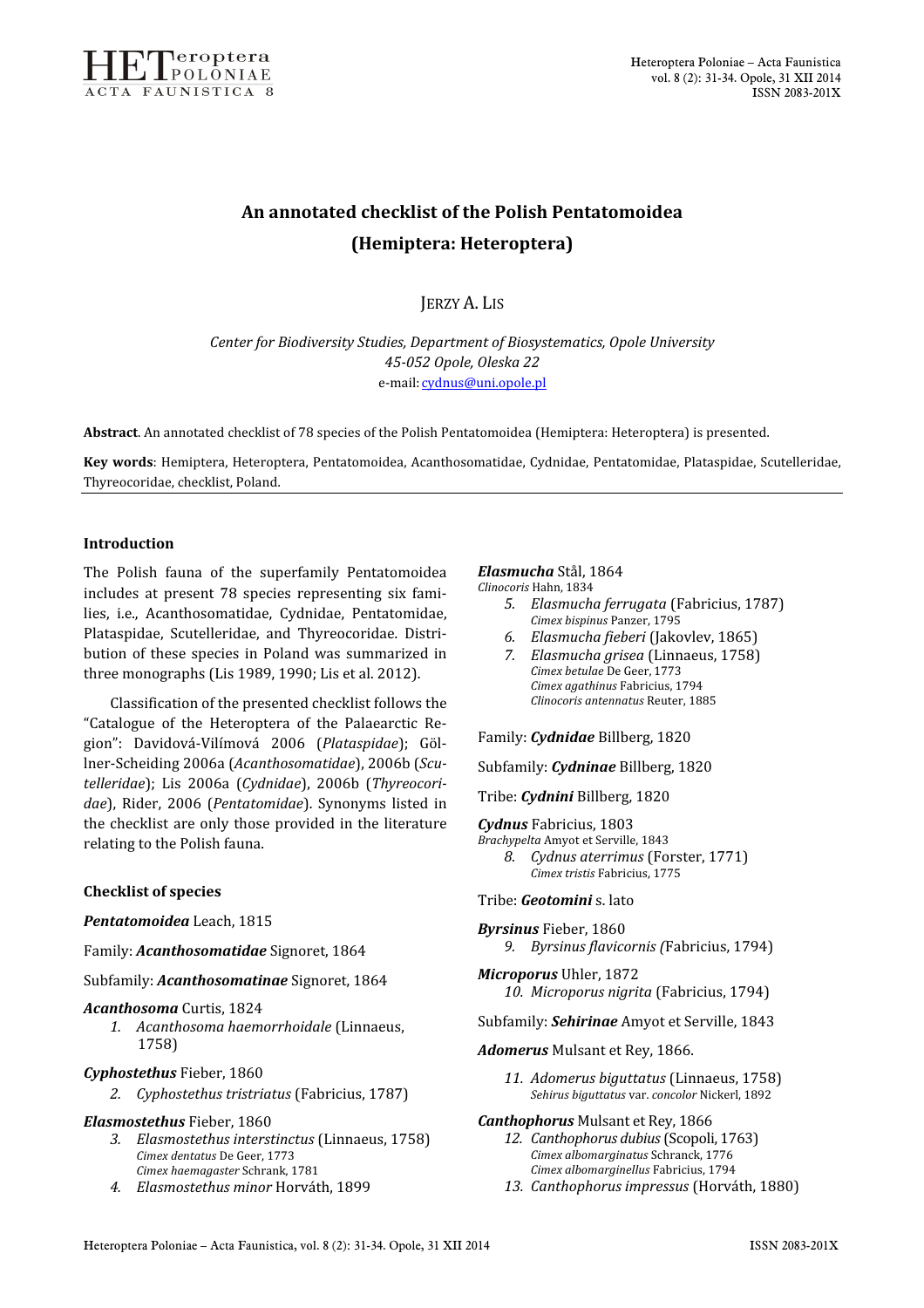# Legnotus Schiødte, 1848

Gnathoconus Fieber, 1860

- 14. Legnotus limbosus (Geoffroy, 1785) Cimex albomarginatus Goeze, 1778 Pentatoma (Cydnus) notatum Schilling, 1844
- 15. Legnotus picipes (Fallén, 1807) Gnathoconus costalis Fieber, 1861

# Ochetostethus Fieber, 1860

16. Ochetostethus opacus (Scholtz, 1847)

# Sehirus Amyot et Serville, 1843

- 17. Sehirus luctuosus Mulsant et Rey, 1866
- 18. Sehirus morio (Linnaeus, 1761) Cydnus affinis Herrich-Schaeffer, 1830

### TritomegasAmyot et Serville, 1843

- 19. Tritomegas bicolor (Linnaeus, 1758)
- 20. Tritomegas sexmaculatus (Rambur, 1839)

Family: Pentatomidae Leach, 1815

### Subfamily: Asopinae Amyot et Serville, 1843 Amyoteinae Schouteden, 1907

Arma Hahn, 1832 21. Arma custos (Fabricius, 1794)

Jalla Hahn, 1832 22. Jalla dumosa (Linnaeus, 1758)

# Picromerus Amyot et Serville, 1843 23. Picromerus bidens (Linnaeus, 1758)

# Pinthaeus Stål, 1868 24. Pinthaeus sanguinipes (Fabricius, 1781)

Rhacognathus Fieber, 1860 25. Rhacognathus punctatus (Linnaeus, 1758)

Troilus Stål, 1868 26. Troilus luridus (Fabricius, 1775)

Zicrona Amyot et Serville, 1843 27. Zicrona caerulea (Linnaeus, 1758)

# Subfamily: Pentatominae Leach, 1815

### Tribe: Aeliini Douglas et Scott, 1865

#### Aelia Fabricius, 1803

- 28. Aelia acuminata (Linnaeus, 1758) Aelia pallida Küster, 1852
- 29. Aelia klugii Hahn, 1833
- 30. Aelia rostrata Boheman, 1852 Aelia rostrata var. glebana FERRARI, 1874

### Neottiglossa W. Kirby, 1837

### Platysolen Fieber, 1860

- 31. Neottiglossa leporina (Herrich-Schaeffer, 1830)
- 32. Neottiglossa pusilla (Gmelin, 1789) Cydnus inflexus Wolff,1811

### Tribe: Carpocorini Mulsant et Rey, 1866

### Antheminia Mulsant et Rey, 1866

33. Antheminia lunulata (Goeze, 1778) Cimex lynx Fabricius, 1794

# Carpocoris Kolenati, 1846

- 34. Carpocoris fuscispinus (Boheman, 1851)
- 35. Carpocoris melanocerus (Mulsant et Rey, 1852) Note: The species is known only by a single specimen collected almost 30 years ago in the Polish Carpathians (Lis 1986). Its occurrence in Poland needs confirmation.
- 36. Carpocoris purpureipennis (DeGeer, 1773) Cimex nigricornis Fabricius, 1775

# Chlorochroa Stål, 1872

- Pitedia Reuter, 1888
	- 37. Chlorochroa juniperina (Linnaeus, 1758)
	- 38. Chlorochroa pinicola (Mulsant et Rey, 1852) Pentatoma juniperinus var. longirostris Flor, 1856
- Dolycoris Mulsant et Rey, 1866 39. Dolycoris baccarum (Linnaeus, 1758)
	- Cimex verbasci De Geer, 1773

### Holcostethus Fieber, 1860

### 40. Holcostethus sphacelatus (Fabricius, 1794)

#### Palomena Mulsant et Rey, 1866

- 41. Palomena prasina (Linnaeus, 1761) Cimex dissimilis Fabricius, 1781
- 42. Palomena viridissima (Poda, 1761)

### Peribalus Mulsant et Rey, 1866

43. Peribalus strictus (Fabricius, 1803) Cimex vernalis WOLFF, 1804 Note: The generic status of this species was clarified recently by Belousova (2007) and Ribes et al. (2008), and was accepted also in the CPH (Aukema et al. 2013).

# Rubiconia Dohrn, 1860

Apariphe Fieber, 1860 44. Rubiconia intermedia (Wolff, 1811)

# Staria Dohrn, 1860

Rhacostethus Fieber, 1860 45. Staria lunata (Hahn, 1835)

#### Tribe: **Eysarcorini** Mulsant et Rey, 1866

### Eysarcoris Hahn, 1834

- Stollia Ellenrieder, 1862 46. Eysarcoris aeneus (Scopoli, 1763)
- Cimex perlatus Fabricius, 1794 Eusarcoris perlatus var. spinicollis Puton, 1881
- 47. Eysarcoris ventralis (Westwood, 1837) Pentatoma inconspicuum Herrich-Schaeffer, 1844 Note: Its first Polish record (Lis 1987) was based on a specimen collected in southern Poland in 1937. Then, this record was regarded as a case of introduction (Lis 1990), and wasn't included in the list of the Polish Heteroptera (Gorczyca 2004). Recently (Taszakowski 2012), its occurrence in Poland was confirmed (a single specimen of this species was collected in the Eastern Beskidy Mountains in a mountain meadow).
- 48. Eysarcoris venustissimus (Schrank, 1776) Cimex melanocephalus Fabricius, 1775 Eysarcoris fabricii Kirkaldy, 1904

### Stagonomus Gorski, 1852

49. Stagonomus amoenus (Brullé, 1832) Note: The occurrence of this species in Poland is doubtful (Lis 1990).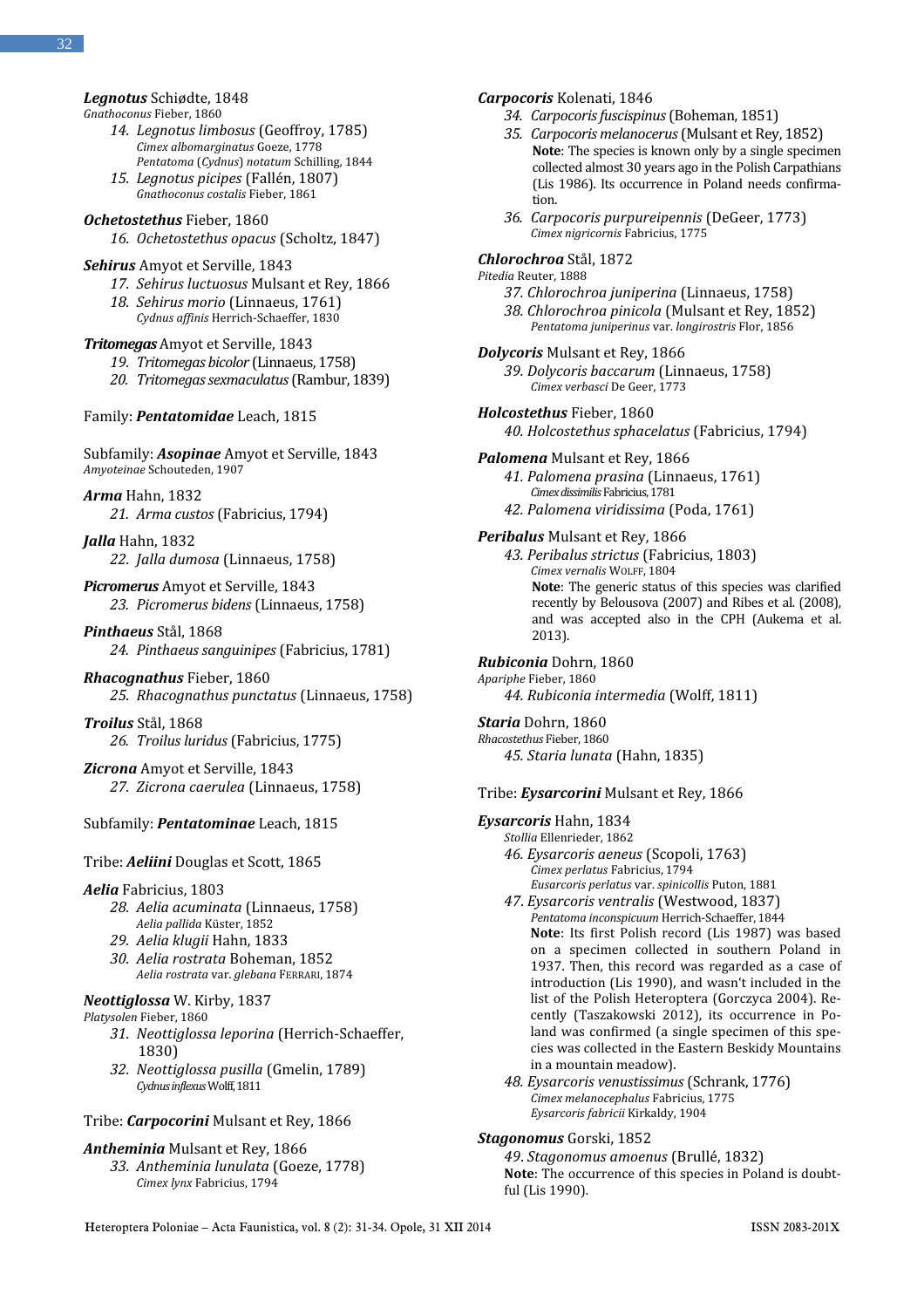50. Stagonomus bipunctatus (Linnaeus, 1758) Pentatoma pusillum Herrich-Schaeffer, 1833 Note: S. pusillus regarded for a long time a good species was recently synonymized with S. bipunctatus (Derzhansky & Péricart 2005).

#### Tribe: Pentatomini Leach, 1815

# Pentatoma Olivier, 1789

- Tropicoris Hahn, 1834 51. Pentatoma rufipes (Linnaeus, 1758)
- Rhaphigaster Laporte, 1833 52. Rhaphigaster nebulosa (Poda, 1761)

#### Tribe: Piezodorini Atkinson, 1888

#### Piezodorus Fieber, 1860

53. Piezodorus lituratus (Fabricius, 1794) Pentatoma incarnatum Germar, 1822 Pentatoma alliaceum Germar, 1824 Pentatoma purpuripennis Hahn, 1834 Piezodorus degeeri Fieber, 1861

#### Tribe: Sciocorini Amyot et Serville, 1843

#### Menaccarus Amyot et Serville, 1843

54. Menaccarus arenicola (Scholtz, 1847)

### Sciocoris Fallén, 1829

- 55. Sciocoris cursitans (Fabricius, 1794) Cimex terreus Schrank, 1801
- 56. Sciocoris distinctus Fieber, 1851
- 57. Sciocoris homalonotus Fieber, 1851
- 58. Sciocoris macrocephalus Fieber, 1851
- 59. Sciocoris microphthalmus Flor, 1860
- 60. Sciocoris umbrinus (Wolff, 1804) Sciocoris brevicollis Fieber, 1851 Sciocoris rotermundi Schumacher, 1912 Sciocoris rotermundi f. subglabra Schumacher, 1912

### Tribe: **Strachiini** Mulsant et Rey, 1866

### Eurydema Laporte, 1833

- 61. Eurydema dominulus (Scopoli, 1763)
- 62. Eurydema fieberi Fieber, 1837
- 63. Eurydema oleracea (Linnaeus, 1758)
- 64. Eurydema ornata (Linnaeus, 1758) Cimex festivus Linnaeus, 1767 Pentatoma decoratum Herrich-Schaeffer, 1833 Pentatoma pictum Herrich-Schaeffer, 1833 Cimex fallax Scholtz, 1847
- 65. Eurydema rotundicollis (Dohrn, 1860)

### Subfamily: Podopinae Amyot et Serville, 1843

### Graphosoma Laporte, 1833

66. Graphosoma lineatum (Linnaeus, 1758) Cimex italicus O. F. Müller, 1766 Cimex nigrolineatus Fabricius, 1781

# Podops Laporte, 1833

67. Podops inunctus (Fabricius, 1775)

#### Family: Plataspidae Dallas, 1851 Brachyplatidae Leston, 1952

Coptosoma Laporte, 1833 Globocoris Hahn, 1834

68. Coptosoma scutellatum (Geoffroy, 1785) Cimex globus Fabricius, 1794

### Family: Scutelleridae Leach, 1815

#### Subfamily: *Eurvaastrinae* Amyot et Serville, 1843

### Eurygaster Laporte, 1833

69. Eurygaster austriaca (Schrank, 1776) Cimex frischii Goeze, 1778 Cimex nigrocucullatus Goeze, 1778 Tetyra nigra Fabricius, 1803

- 70. Eurygaster maura (Linnaeus, 1758) Tetyra picta Fabricius, 1803 Eurygaster maurus f. aequalis Wagner, 1938
- 71. Eurygaster testudinaria (Geoffroy, 1785) Eurygaster maura var. grisescens Rey, 1888 Eurygaster testudinaria f. obscuratus Wagner, 1938 Eurygaster testudinaria f. triguttatus Wagner, 1938

### Psacasta Germar, 1839

72. Psacasta exanthematica (Scopoli, 1763) Cimex cerinthe Fabricius, 1787

### Subfamily: **Odontoscelinae** Amyot et Serville, 1843

#### Odontoscelis Laporte, 1833

73. Odontoscelis fuliginosa (Linnaeus, 1761) Tetyra carbonaria Zetterstedt, 1819 74. Odontoscelis lineola Rambur, 1839

### Subfamily: Odontotarsinae Mulsant et Rey, 1866

#### Phimodera Germar, 1839.

- 75. Phimodera flori Fieber, 1863
- 76. Phimodera humeralis (Dalman, 1823) Podops nodicollis Burmeister, 1835 Podops galgulinus Herrich-Schaeffer, 1837 Scutellera sellata Schilling, 1843 Phimodera galgulina var. pallida Reuter, 1906 Phimodera galgulina f. denigrata Schumacher, 1912 77. Phimodera lapponica (Zetterstedt, 1828)

Family: Thyreocoridae Amyot et Serville, 1843

### Subfamily: Thyreocorinae Amyot et Serville, 1843

Thyreocoris Schrank, 1801. 78. Thyreocoris scarabaeoides (Linnaeus, 1758)

### Remarks

Two additional species of Pentatomidae, i.e., Codophila varia (Fabricius, 1787) and Vilpianus galii (Wolff, 1802) were listed for Poland in the "Catalogue of the Heteroptera of the Palaearctic Region, volume 5" (Rider 2006) in spite of the fact they were excluded from a list of the Polish fauna long ago (Lis 1990). These two errors in CPH were recently corrected in the supplementary volume to the catalogue (Aukema et al. 2013).

# References

Aukema B., Rieger Ch., Rabitsch W. (eds.) 2013. Catalogue of the Heteroptera of the Palaearctic Re